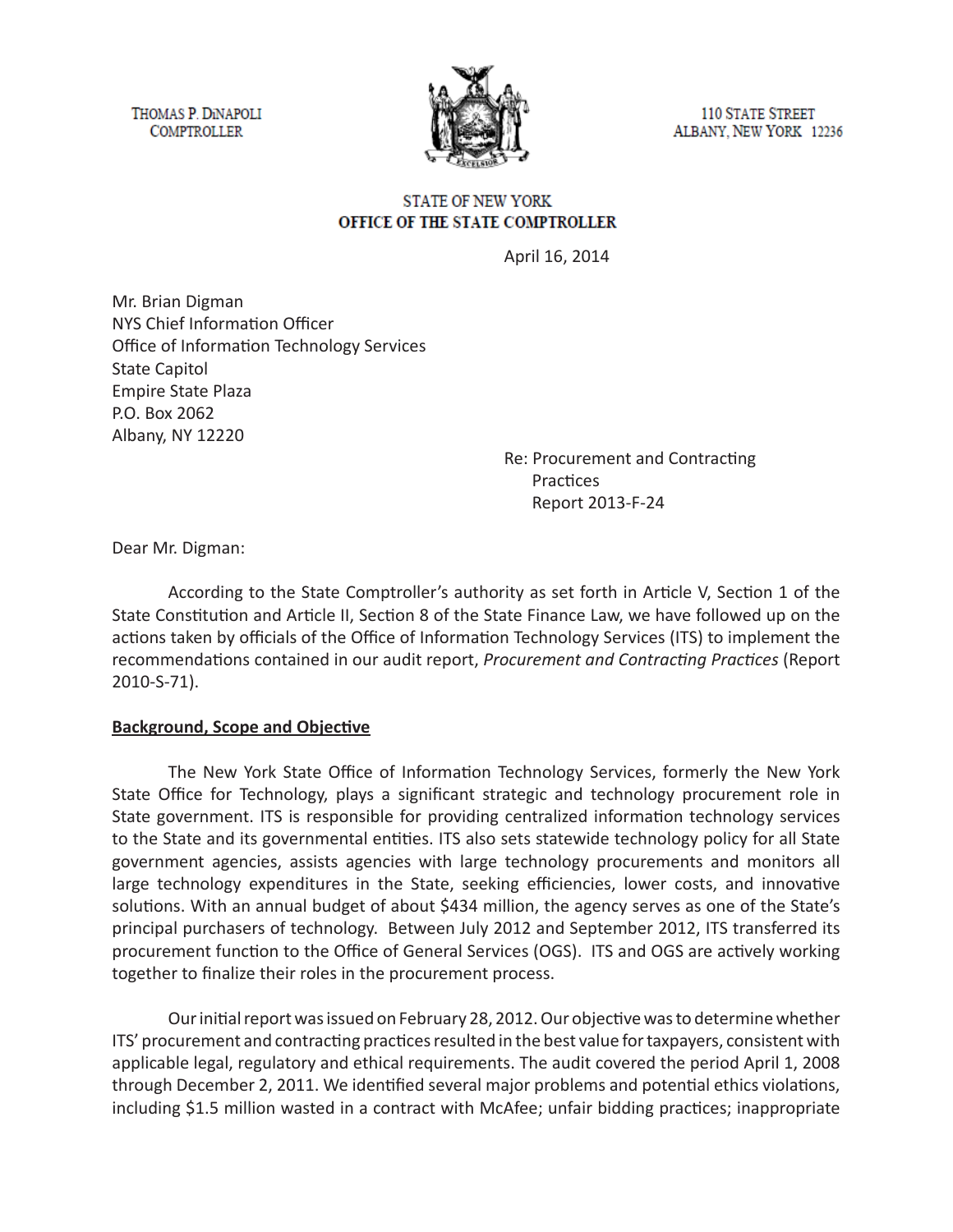negotiations with vendors regarding contract terminations; and discretionary purchases that exhibited a disregard for requirements. We found a culture emanating from the highest levels of the agency that disregarded the New York State Finance Law, the State's Procurement Guidelines and the agency's own procurement policies. This did not result in the best value for the taxpayers, but instead led to the waste of substantial public resources. Moreover, in several notable instances, transgressions appeared to have been motivated by personal gain and may have violated the ethics standards contained in the New York State Public Officers Law.

The objective of our follow-up was to assess the extent of implementation, as of March 4, 2014, of the eight recommendations included in our initial report.

### **Summary Conclusions and Status of Audit Recommendations**

ITS officials have made some progress and, in working with OGS, continue to make progress in addressing the problems we identified in the initial audit. Of the eight prior audit recommendations, two were implemented and six were partially implemented.

ITS officials believe they have fully implemented all of our recommendations and that we do not properly take into account the fact that ITS' contract and procurement functions are now hosted by OGS and that ITS utilizes the procurement expertise and other resources of OGS when pursuing technology and other procurements. They further note that, as a result of the transfer of the ITS Contracts and Procurement function and contract management staff to OGS, ITS no longer initiates or handles procurements, including discretionary purchases, without OGS involvement. Rather, they indicate every procurement on ITS' behalf utilizes OGS procedures, including standard business case analysis practices where appropriate, as directed by OGS.

We acknowledge that the transfer of procurement duties has occurred and that progress can continue to be made. However, we reviewed contracts that began both before and after the transfer of functions, and we continued to find issues with contracts initiated after the transfer of functions occurred, particularly discretionary purchases. The status of recommendations discussed in this report reflects our observations at the time of the review.

# **Follow-up Observations**

# **Recommendation 1**

*Provide ethics training to all staff, including senior and executive management.*

Status - Implemented

Agency Action - During the summer months of 2012 and 2013, ITS employees attended ethics trainings provided by the New York State Office of the Inspector General and the Joint Commission on Public Ethics, respectively. We are satisfied with the number of employees, particularly senior and executive management officials, that received ethics training.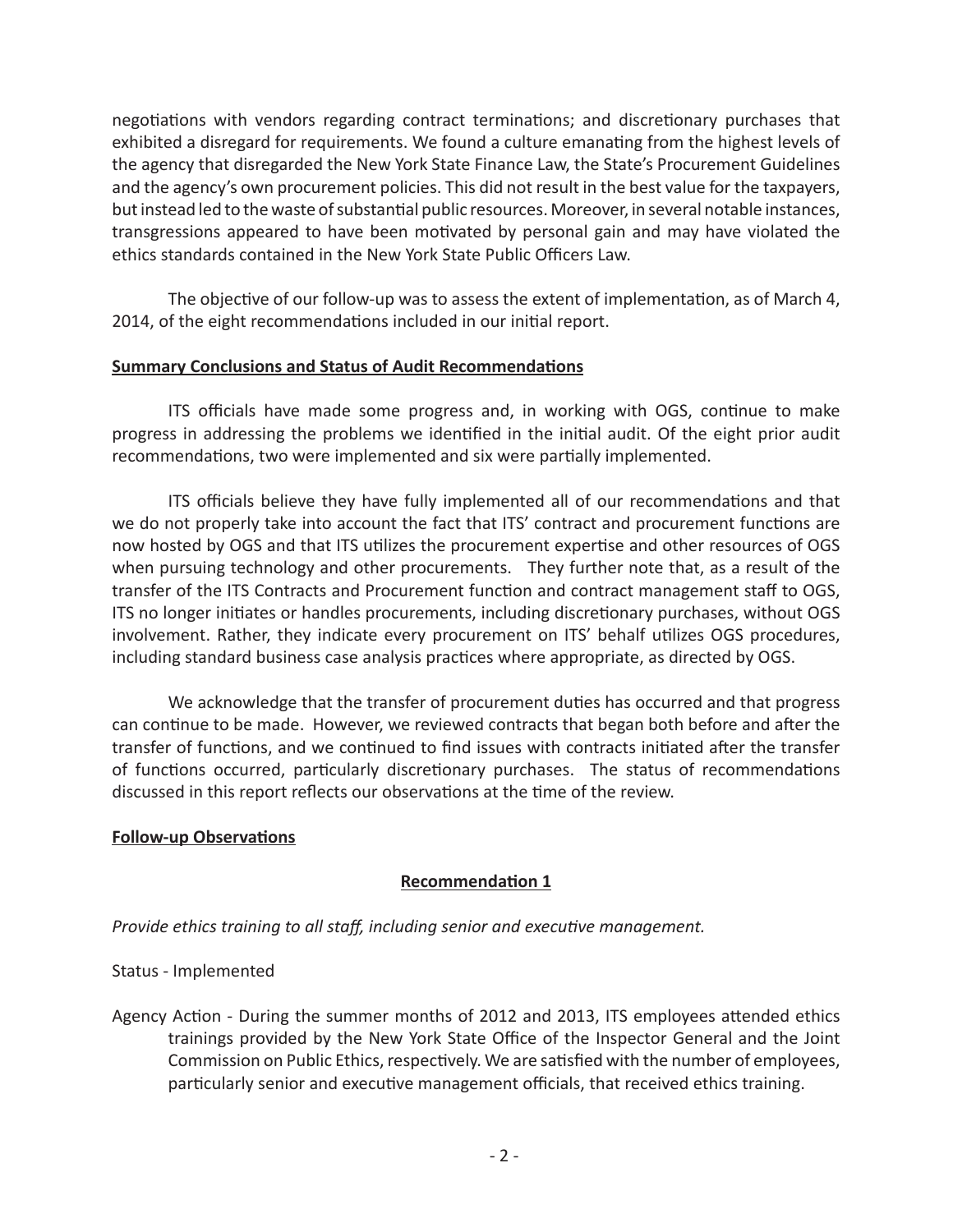# **Recommendation 2**

*Ensure that all senior officials and contract management staff receive up-to-date training in New York State procurement laws and OFT procurement policies.*

Status - Partially Implemented.

Agency Action - In our initial audit, we found several officials violated ITS procurement policies and the New York State procurement guidelines. These officials awarded contracts to selected vendors and failed to determine if they were obtaining the best value for the services, or if the price the State was paying was reasonable. Since then, ITS officials have not updated the procurement training curriculum nor have they provided such training to their employees, in particular senior level officials. ITS officials contend the ethics training provided by the Inspector General's Office in June 2012 included material specific to New York State contract and procurement lobbying laws. ITS also reported that staff have been working closely with OGS to establish procurement processes, including procurement staff monitoring procedures, for all ITS procurements. In this regard, all joint agency procurement processes have been, and are continuing to be, reviewed and improved by both agencies to ensure that all aspects of the State's procurement laws and rules are followed at all times.

# **Recommendation 3**

*Develop a standard business case analysis to be performed for all purchases. To ensure transparency, the analysis should document:*

- *the planning and preparations performed before entering into any agreement or contract,*
- *the competition or bidding that took place,*
- *the logic behind selecting winning bidders, and*
- *the reasons why losing bidders are not chosen.*

Status - Partially Implemented

Agency Action - According to officials, ITS no longer initiates or handles procurements, including discretionary purchases, without OGS involvement. Every procurement on ITS' behalf utilizes OGS procedures, including standard business case analysis practices where appropriate, as directed by OGS. Additionally, ITS officials noted that under OGS' direction, ITS has and continues to complete questionnaires, memoranda, and other documents when developing business case analyses in support of proposed procurements. However, our current review of discretionary purchases found two were made without obtaining three written quotes from vendors as required by the New York State purchasing requirements.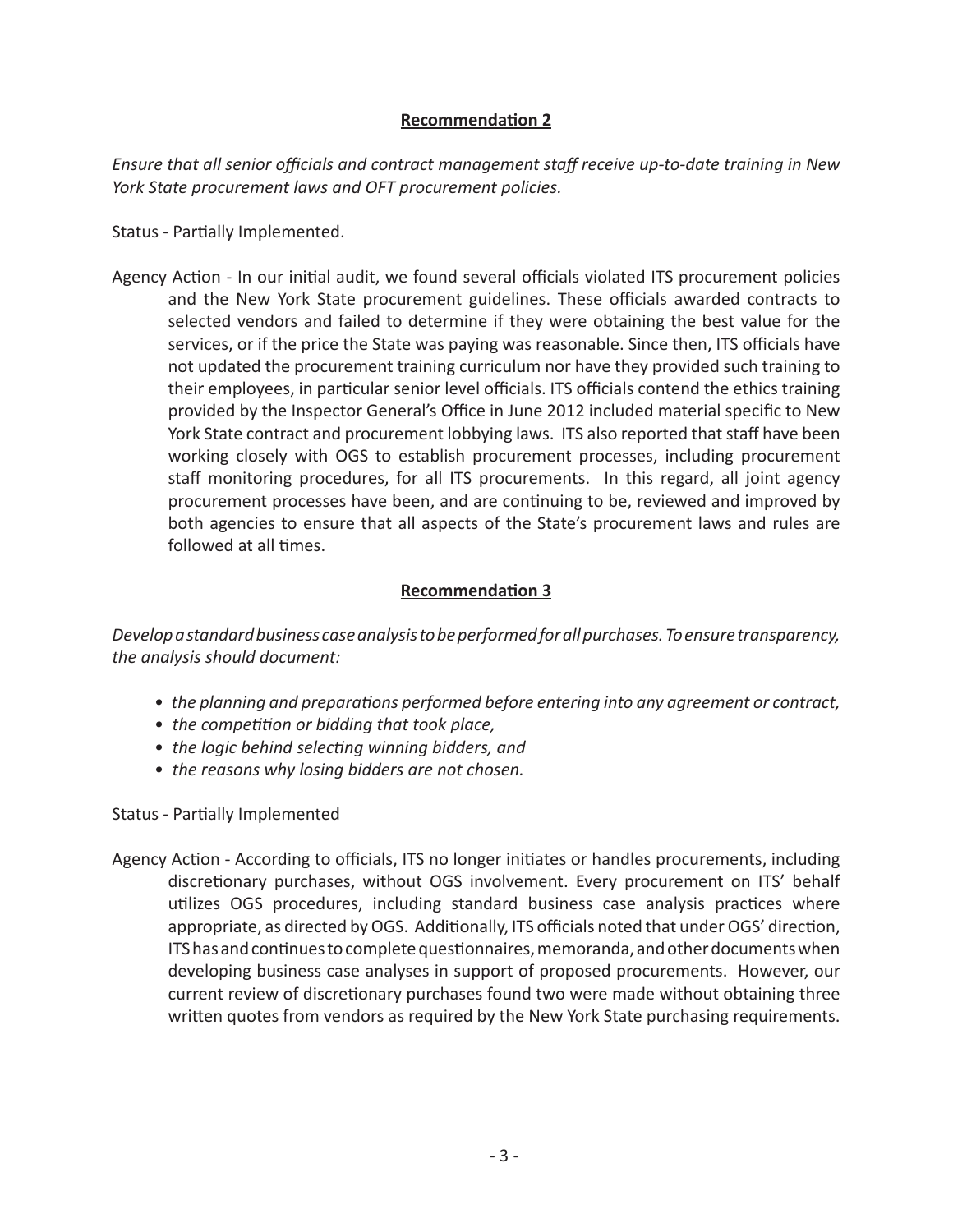# **Recommendation 4**

*Ensure that no one individual has the ability to influence or control the procurement process for any contracts or purchases and that full disclosure and/or recusal is required of all OFT employees in the case of a potential conflict of interest or the appearance thereof.*

#### Status - Partially Implemented

Agency Action - We obtained a copy of ITS' ethics policy which outlines the responsibilities of every employee and details the restrictions concerning conflicts of interests. According to this policy, each ITS employee receives a copy of the New York State "Code of Ethics" (Code) upon hiring, and is required to take and file an oath of office and sign a statement to affirm that they agree to conform to the provisions described in the Code. Additionally, ITS officials provided us with a copy of their proposed procurement procedures for their Budget unit. While these procedures include a multi-layered review process for procurements, they are presently in draft form and have not yet been implemented. ITS also notes that staff have been working closely with OGS to establish procurement processes, including procurement staff monitoring procedures, for all procurements. In this regard, all joint agency procurement processes have been, and are continuing to be, reviewed and improved by both agencies to ensure that all aspects of the State's procurement laws and rules are followed at all times

## **Recommendation 5**

*Establish monitoring procedures to ensure all staff comply with procurement and contracting laws.*

Status - Partially Implemented

Agency Action - ITS officials provided us with a copy of their proposed procurement procedures for their Budget unit. While these procedures include a multi-layered review process for procurements, they are presently in draft form and have not yet been implemented.

#### **Recommendation 6**

*Create a process to better monitor contract end dates and thereby reduce the Office for Technology's reliance on stop gap contracts.*

Status - Partially Implemented

Agency Action - In the initial audit, five of the 23 procurements we examined represented "stop gap" contracts. Stop gap contracts are used as a bridge between a contract that is ending and a new contract that has yet to be implemented, and are put in place in order to not lose service during the interim. However, if monitored correctly, contract ending dates should come as no surprise and the need for stop gap contracts should be minimal.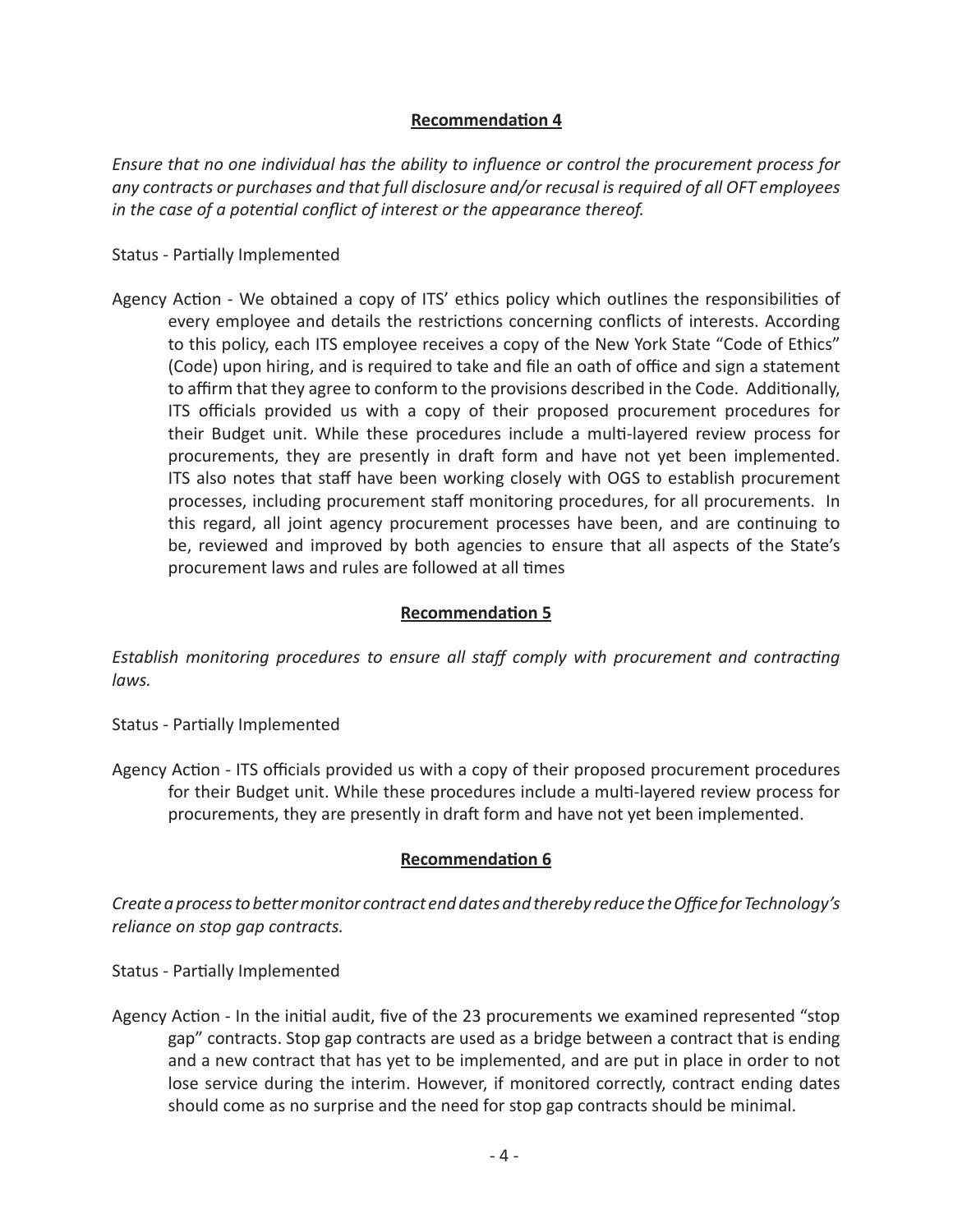Although ITS officials noted that they meet on a regular basis to monitor contracts and their end dates, our review of contracts showed that they continue to use stop gap contracts. We sampled ten contracts that had been initiated after the previous audit and found two to be "stop gap" contracts for amounts under ITS' discretionary limit of \$50,000. Both were used to extend contracts that had expired and retain the vendors' services before new contracts were approved.

## **Recommendation 7**

*Discontinue abusive practices to avoid competition that would otherwise be required and appropriate.*

Status - Partially Implemented

Agency Action - We found no evidence that ITS officials continued to engage in abusive practices to avoid competition, and ITS officials note that they have no knowledge or information about the use of abusive practices by any ITS official or employee in the conduct of any official procurement duties or responsibilities subsequent to the release of the original OSC audit report. However, we found there are still issues with the discretionary purchases. We reviewed ten contract files initiated after the release of our original audit, of which four were discretionary contracts. We found two of the four contract files did not contain evidence that three written quotes were obtained from vendors as required by the State purchasing requirements.

Additionally, we found four of the ten contract files did not contain evidence of other required documentation, such as the Procurement Record Checklist or the Procurement Lobbying Law Certification.

# **Recommendation 8**

*Ensure all staff comply with their responsibility to provide unfettered access to all necessary information requests by OSC in the conduct of its independent audits.*

Status - Implemented

Agency Action – ITS officials provided auditors with the documents requested.

Major contributors to this report were Nadine Morrell, Danielle Rancy and Melissa Davie.